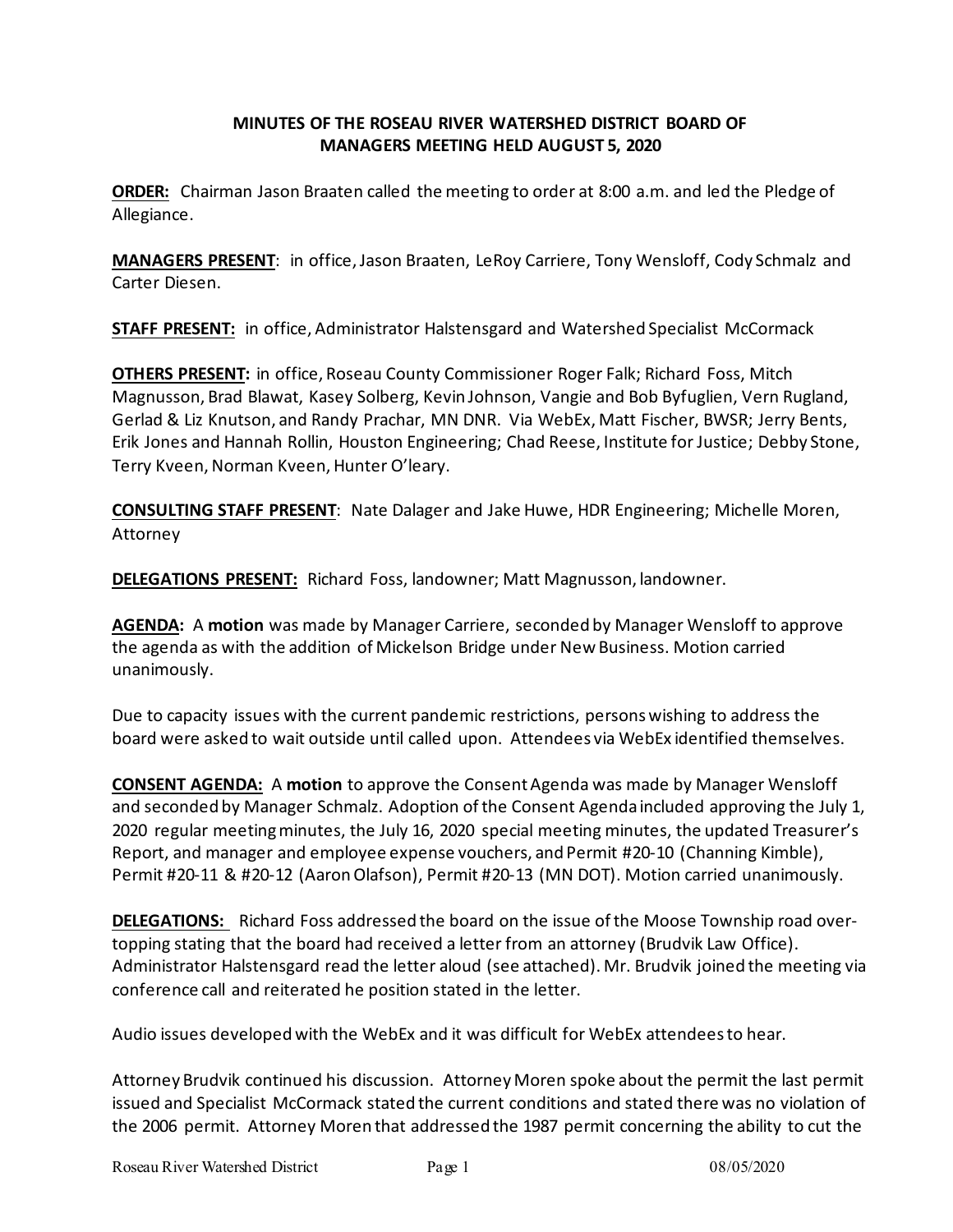road which does not articulate what constitutes "reasonable loss." Mr. Brudvik then stated that the permits have a one-year time limit. Specialist McCormack stated that the one-year time limit is for completion of work permitted, not the lift expectance of that work. (i.e. the one-year condition does not mean a permitee has to remove a culvert in a crossing after one year). There was further discussion on the history of the work done in that area. Mr. Brudvik stated that the landowner has no access to the drainage they are being assessed for. Administrator Halstensgard clarified that the ditch is on the east side of the road, the same side as Mr. Foss's land. After some additional clarification Mr. Brudvik stated that it sounds like the ditch is undersized. There was discuss on the water coming into the WD3 system from the east and the efforts to curtail that. There was additional discussion on the westward flow of water from one ditch system to another. Specialist McCormack will survey the system and conduct an inspection and the board will continue to review options to improve drainage and storage options.

Due to persistent audio difficulties and the space constraints with the current public health restrictions, a **motion** was made by Manager Wensloff, seconded by Manager Carriere to move the regular board meetings to the Roseau City Center for the foreseeable future due to the COVID-19 pandemic. Motion carried unanimously.

Administrator Halstensgard will work with the landowner coalition to schedule a meeting for the board to hear their comments and concerns. Matt Magnusson asked what work has been going on in the background for the Roseau Lake project. There was discussion on ongoing work items for the project. Engineer Dalager referred to the project newsletter as a source of information for the landowners and general public.

Chairman Braaten recused himself from the board at 9:20 a.m. for the CD#16 Improvement discussion. Vice-Chair Wensloff chaired this portion of the meeting. Matt Magnusson asked why the viewers didn't have to come up with their own map and used the Engineer's report. Engineer Dalager discussed the process that was followed. Mr. Magnusson asked if the cost cutting measures required a new Viewers' Report. Engineer Dalager stated that the capacity of the system remained the same so additional viewing is not necessary. There was discussion on the deferred maintenance costs with the reduced cost option. A **motion** was made by Manager Diesen, seconded by Manager Carriere to approve and sign the Findings and Order for the CD#16 Improvement project. Motion carried with Manager Braaten abstaining. Mr. Magnusson stated that he didn't understand how culverts could cost as much as they were listed in the engineer's report. He stated he had a price sheet from the county and the cost listed in the Engineer's report was about double. Engineer Dalager stated the cost in the engineer's report included installation, which usually is as much as the cost of the culvert. Mitch Magnusson asked about the funding for side water inlets. Specialist McCormack discussed the BWSR Clean Water Fund grant allocation. Manager Schmalz mentioned that it would be in the landowner's best interest to be involved in the process considering culvert location, size, and elevation.

Manager Braaten resumed chairmanship at 9:45 a.m.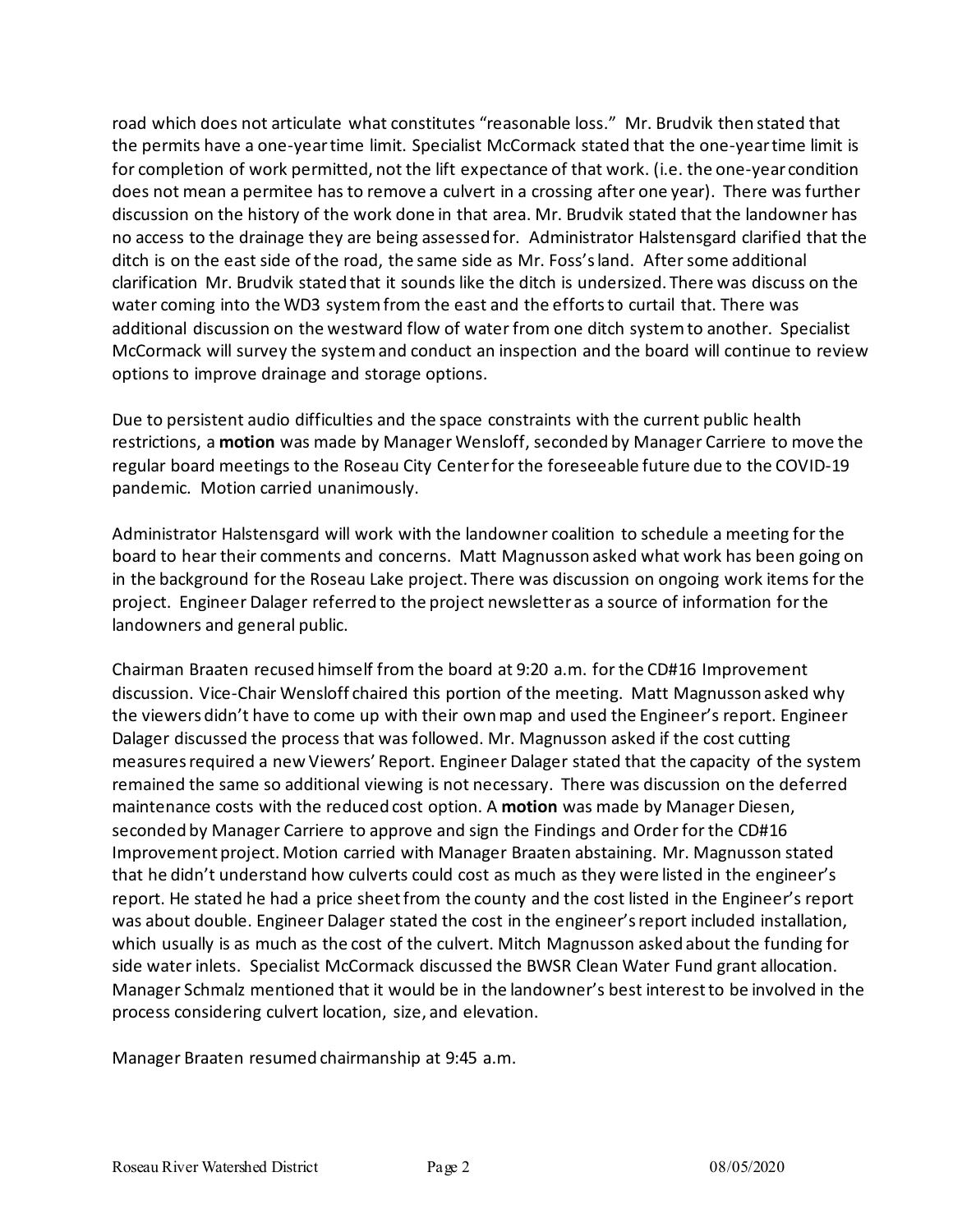### **PROJECTS:**

**Whitney Lake:** Administrator Halstensgard stated that a one-year extension to the RCPP grant was approved by the NRCS due to COVID-19. Because the extension was granted, the transfer of funds would also be pursued.

**River Restoration:** Houston Engineering's scope of work was presented to the Board. Matt Magnusson stated that he didn't know much about the project, but questioned if the project would impact drainage upstream. There was discussion on the goals of the project and the information that will be gathered in the initial phase of work.

#### **UPDATES:**

**Administrator:** Administrator Halstensgard informed the Board that she had been contacted by Brian Dwight, who is consulting with Warroad River Watershed District. Mr. Dwight would like to explore the possibility of the two districts sharing services. The board was concerned about staff workload but is willing to meeting and discuss options. Administrator Halstensgard will let Mr. Dwight know that representatives will meet and move forward with setting a date.

Administrator Halstensgard stated she had been contacted by Alex Halstensgard, Oak Crest Golf Course Superintendent, about flooding issues on the golf course. Administrator Halstensgard met with Mark Wilson, Chairman of the Golf Course Board and Mr. Halstensgard. Because the City of Roseau is planning an expansion near the golf course, it was recommended that the golf course contact Todd Peterson, Roseau City Planner, and coordinate efforts. Administrator Halstensgard will reach out to contacts at Houston Engineering as well. Manager Carriere will be the board delegate for future meetings.

**Watershed Specialist**: Specialist McCormack opened quotes received for a repair of a slope failure on WD #3, Lateral 3. After quotes were opened and read aloud, Manager Wensloff made a motion, seconded by Manager Diesen, to go with the low quote from Blooming Valley Services for \$4,957.73. Motion carried unanimously. Specialist McCormack opened quotes received for a repair of the Duxby Levy. After quotes were opened and read aloud, Manager Diesen made a **motion,**  seconded by Manager Wensloff, to go with the low quote from Blooming Valley Services for \$8,437.41. Motion carried unanimously.

Specialist McCormack informed the board that there are culverts failing at the outlet of Lateral 2 of WD#3. He has reached out to find replacement costs just for the culverts and has been told by suppliers that, due to supply chain and cost variables, adequate costs quotes and delivery timelines are not available. The work will need to be completed, but due to the unknowns it was the direction of the board to wait until next year to complete the replacement. Matt Magnusson asked where these culverts were located. Specialist McCormack informed him of their location.

Specialist McCormack discussed the issues with the CD 18 outlet and requested that the Board authorize HDR to work on the design work because it outlets directly into the Hay Creek corridor. A **motion** was made by Manager Wensloff, seconded by Manager Carriere to authorize HDR to work with the County on plans to repair that outlet. Motion carried unanimously.

Specialist McCormack updated the board on various summer projects and ongoing maintenance. There was discussion on the graveling of the Palmville access road. A **motion** was made by Manager Diesen, seconded by Manager Schmalz to add additional gravel as needed. Motion carried unanimously.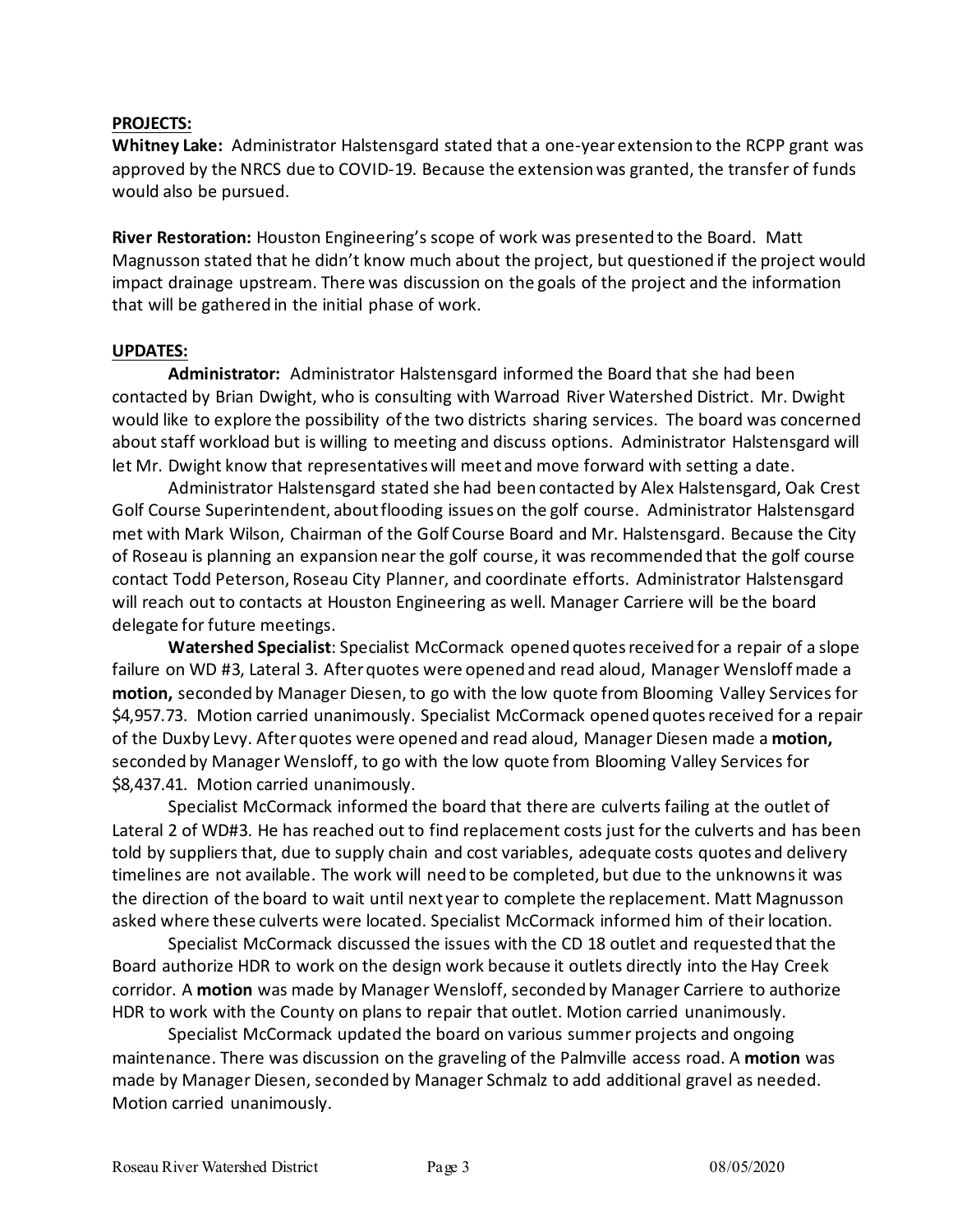Specialist McCormack discussed the wetland delineation for the Roseau Lake project and the culverts at the ditch outlet near Stoe's Bridge. Matt Magnusson spoke about the culvert that the District replaced near Butch Baumgartner's land and why that was funded but not other outlets into SD 51. Specialist McCormack spoke to the reasons various culverts are treated differently.

A proposal for Phase 1 of the Arpin project will be coming to the Board at the next board meeting. The Board directed Specialist McCormack to reach out to contractor about fixing the crossing into the parking lot at the office.

Mitch Magnusson asked Specialist McCormack to look at a culvert and trap in the West Intercept that has been sticking.

**RRWMB**: Chairman Braaten updated the board on the status of the Black River Impoundment Project.

**NEW BUSINESS:** Administrator Halstensgard reviewed the levy process and showed the board how the Administrative and RRWMB levies are calculated. The Board discussed the 2021 proposed budget. A **motion** was made by Manager Wensloff, seconded by Manager Carriere to set the Budget Hearing for September 2<sup>nd</sup>, 2020 at 8:30 a.m. at the Roseau City Center. Motion carried unanimously. Administrator Halstensgard reviewed the ditch levy information.

Specialist McCormack presented the hydraulic analysis for the Mickelson Bridge replacement sent to us by the County. There was discussion on the size of the culverts and costs of the work proposed. Engineer Dalager discussed the work being proposed as part of the Roseau Lake project. Manager Wensloff stated that the landowner needs access as soon as possible and the work for the Roseau Lake project won't be completed as quickly as a replacement will be. Matt Magnusson asked if the Watershed will still be responsible for removing the debris that accumulates at that crossing. It was stated that the District would continue with removal once the bridge is replaced. It was the recommendation of the Board that the County submit a permit application for the work as presented in the Houston Engineering analysis. Mitch Magnusson asked if the debris that is currently held up by the bridge will be removed. It was stated that the river has been high and conditions dangerous for contactors to complete the work. There was discussion on the previous contract for debris removal.

### **OLD BUSINESS:**

- The office has not received the bond for the new ditch petition as of the meeting today.
- Attorney Moren discussed the Kelman Kvien land purchase.

# **OTHER ITEMS:**

Pursuant to the Minnesota Open Meeting Law, Minn. Stat. § 13D.05, subd. 3(c) (3) the Roseau River Watershed District closed the meeting to consider offers or counteroffers for the purchase of the following described real property: NW1/4 subj. to 1.91 ac Hy easement and SW1/4 less S 1075' of the E 710' of SE1/4SW1/4 all in Section 11 Township 162 Range 41. A **motion** was made by Manager Wensloff, seconded by Manager Carriere to pass the resolution to close the meeting. Motion carried unanimously. After discussion, a **motion** was made by Manager Carriere seconded by Manager Wensloff to close the closed session. Motion carried unanimously.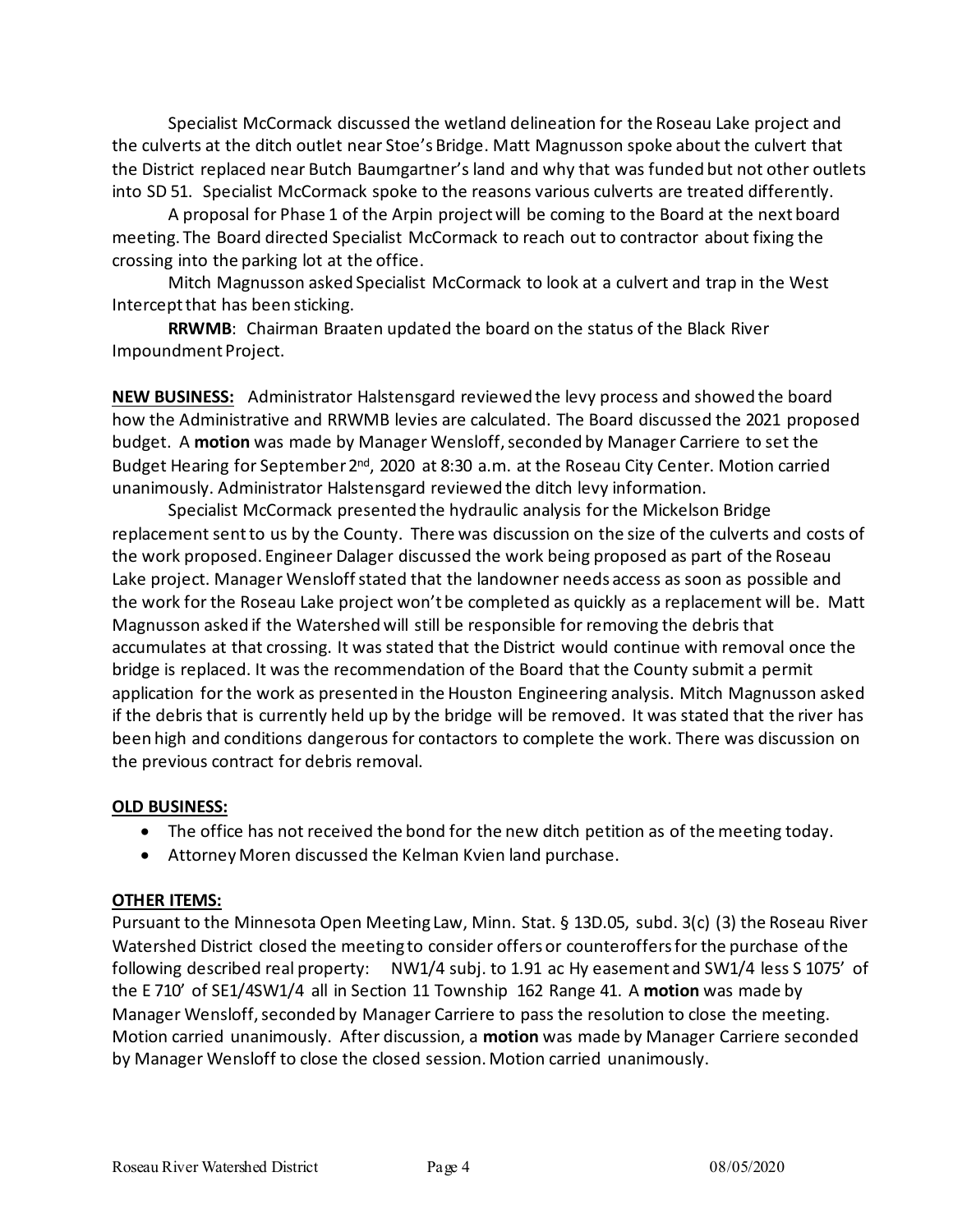There being no further business before the board, a **motion** by Manager Wensloff and second by Manager Schmalz, to adjourn the meeting at 11:20 a.m. Motion carried unanimously and the meeting was adjourned.

Respectfully submitted,

Cody Schmalz, Secretary **Tracy Halstensgard, Administrator** 

\_\_\_\_\_\_\_\_\_\_\_\_\_\_\_\_\_\_\_\_\_\_\_\_\_\_\_\_\_\_\_\_\_\_\_